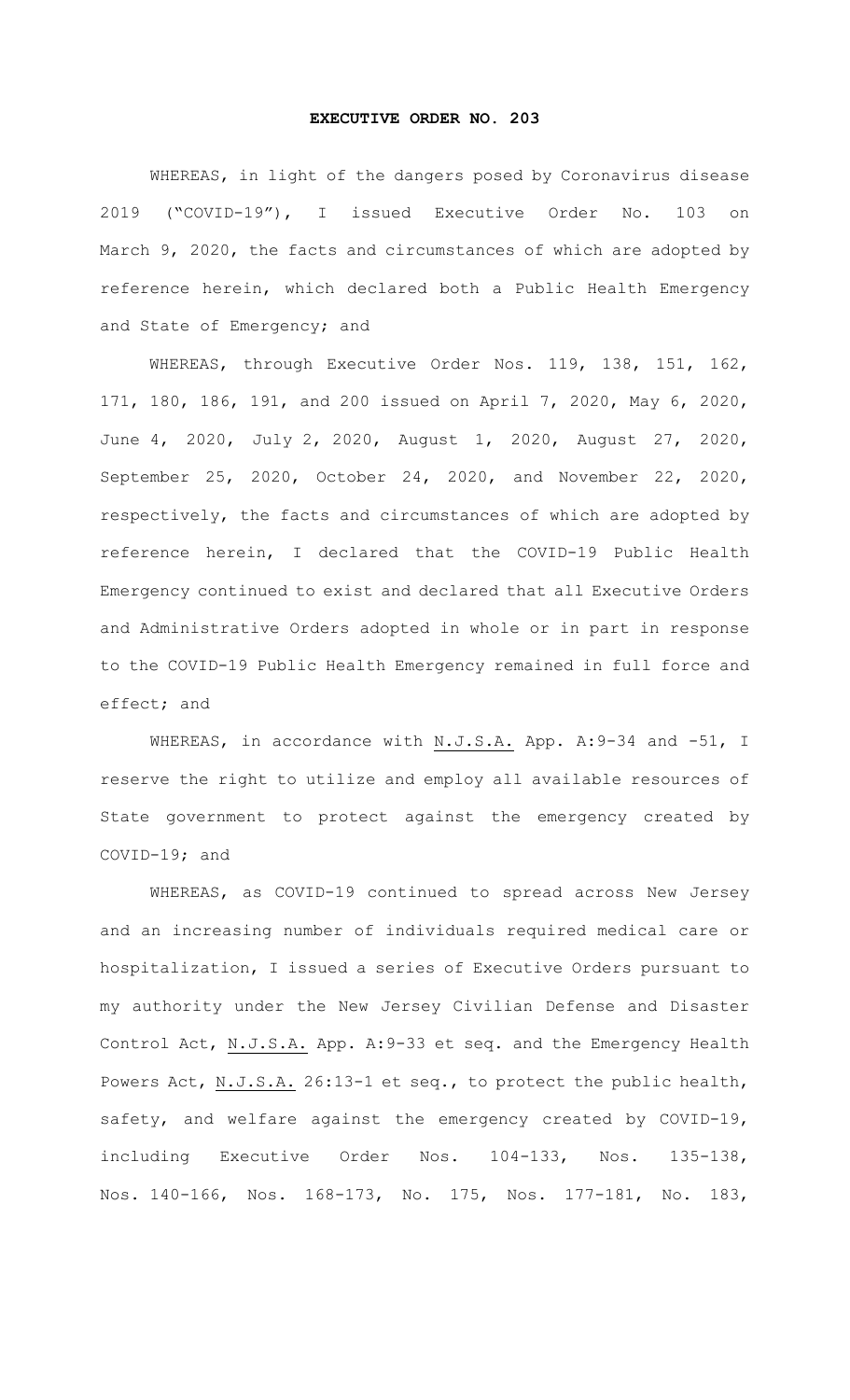Nos. 186-187, Nos. 189-198, and No. 200 (2020), the facts and circumstances of which are all adopted by reference herein; and

WHEREAS, as of November 25, 2020, according to the World Health Organization, there were over 59,204,000 confirmed cases of COVID-19 worldwide, with over 1,397,000 of those cases having resulted in death; and

WHEREAS, as of November 24, 2020, according to the Centers for Disease Control and Prevention ("CDC"), there were over 12,333,000 confirmed cases of COVID-19 in the United States, with over 257,000 of those cases having resulted in death; and

WHEREAS, as of November 24, 2020, there were over 313,000 positive cases of COVID-19 in New Jersey, with at least 15,007 of those cases having resulted in death; and

WHEREAS, there have been positive cases of COVID-19 in every county in New Jersey, and there have been deaths relating to COVID-19 in every county in New Jersey; and

WHEREAS, on March 19, 2020, I issued Executive Order No. 105, which declared that certain elections set to take place in March and April were postponed until May 12, 2020, because allowing those elections to proceed as they were originally planned during this unprecedented COVID-19 health crisis would create hardships and health risks for voters, poll workers, and candidates alike; and

WHEREAS, pursuant to Executive Order No. 120 (2020), the primary election set to take place on June 2, 2020, was postponed until July 7, 2020 ("July Primary Election"), because preparing for the election to take place in June during the potential height of the COVID-19 emergency would have negatively impacted election officials' preparation efforts; and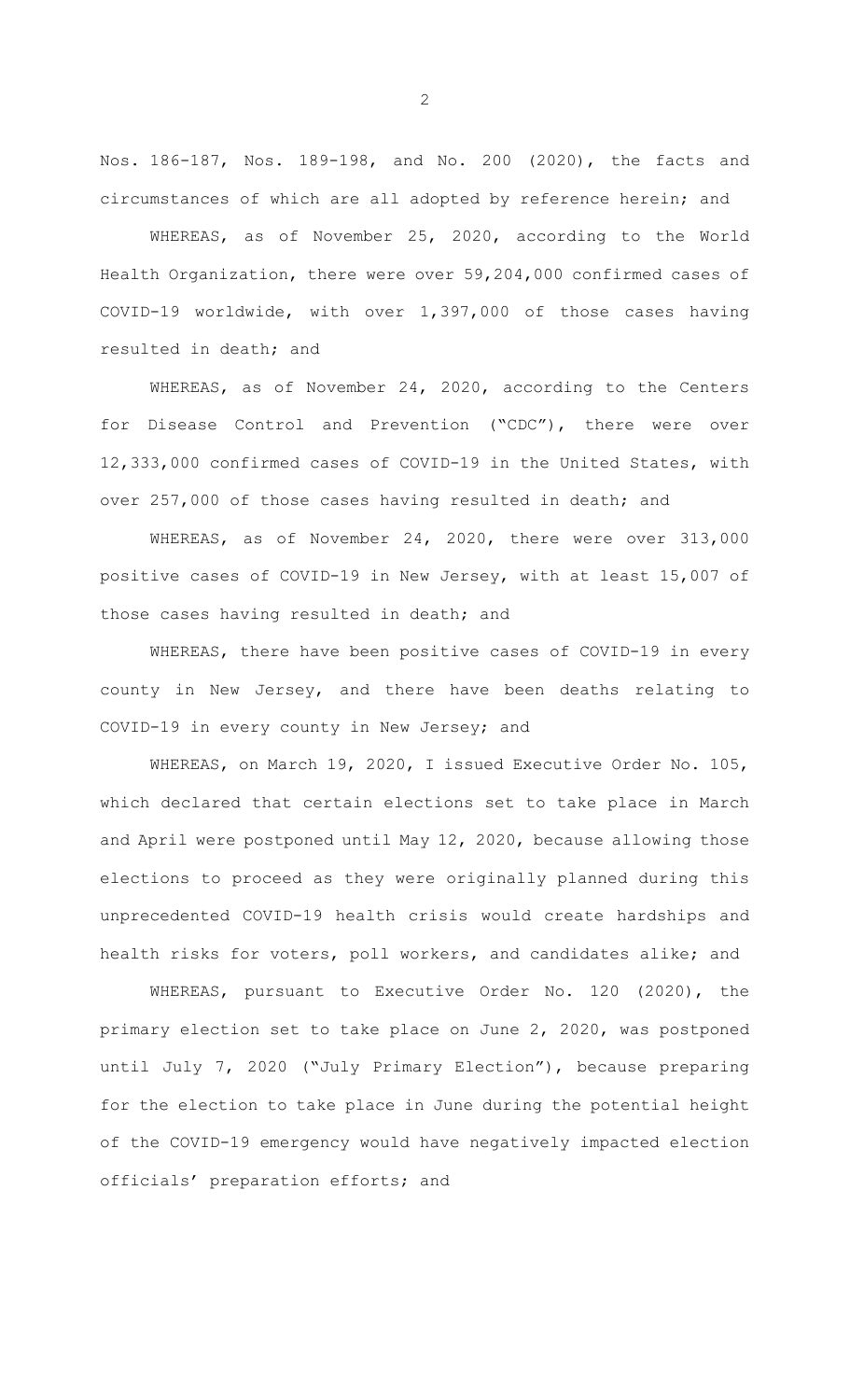WHEREAS, on May 15, 2020, I issued Executive Order No. 144, which declared that the July Primary Election would be conducted primarily via vote-by-mail ballots with a minimum number of polling places open in each municipality; and

WHEREAS, Executive Order No. 144 (2020) extended the N.J.S.A. 19:23-55 deadline to certify the results of the Primary Election under by five (5) days to account for the revised timeframe that Boards of Elections had to receive vote-by-mail ballots, thereby extending the Primary Election certification deadline to July 24, 2020; and

WHEREAS, on July 13, 2020, I issued Executive Order No. 164, which postponed any election scheduled between July 7, 2020 and November 3, 2020, until November 3, 2020, and declared that no other elections may be held or proceed prior to November 3, 2020; and

WHEREAS, on August 14, 2020, I issued Executive Order No. 177, the facts and circumstances of which are adopted by reference herein, which established the voting procedures for the General Election on November 3, 2020 ("November General Election") and declared that the election would be conducted primarily by vote-by-mail; and

WHEREAS, on August 25, 2020, I issued Executive Order No. 179, making modifications to Executive Order No. 177 (2020) to ensure enough time to complete preparations for the November General Election and minimize voter confusion, the facts and circumstances of which are adopted by reference herein; and

WHEREAS, legislation subsequently codified the standards adopted by Executive Orders Nos. 177 and 179 (2020) and addressed other issues relating to upcoming elections; and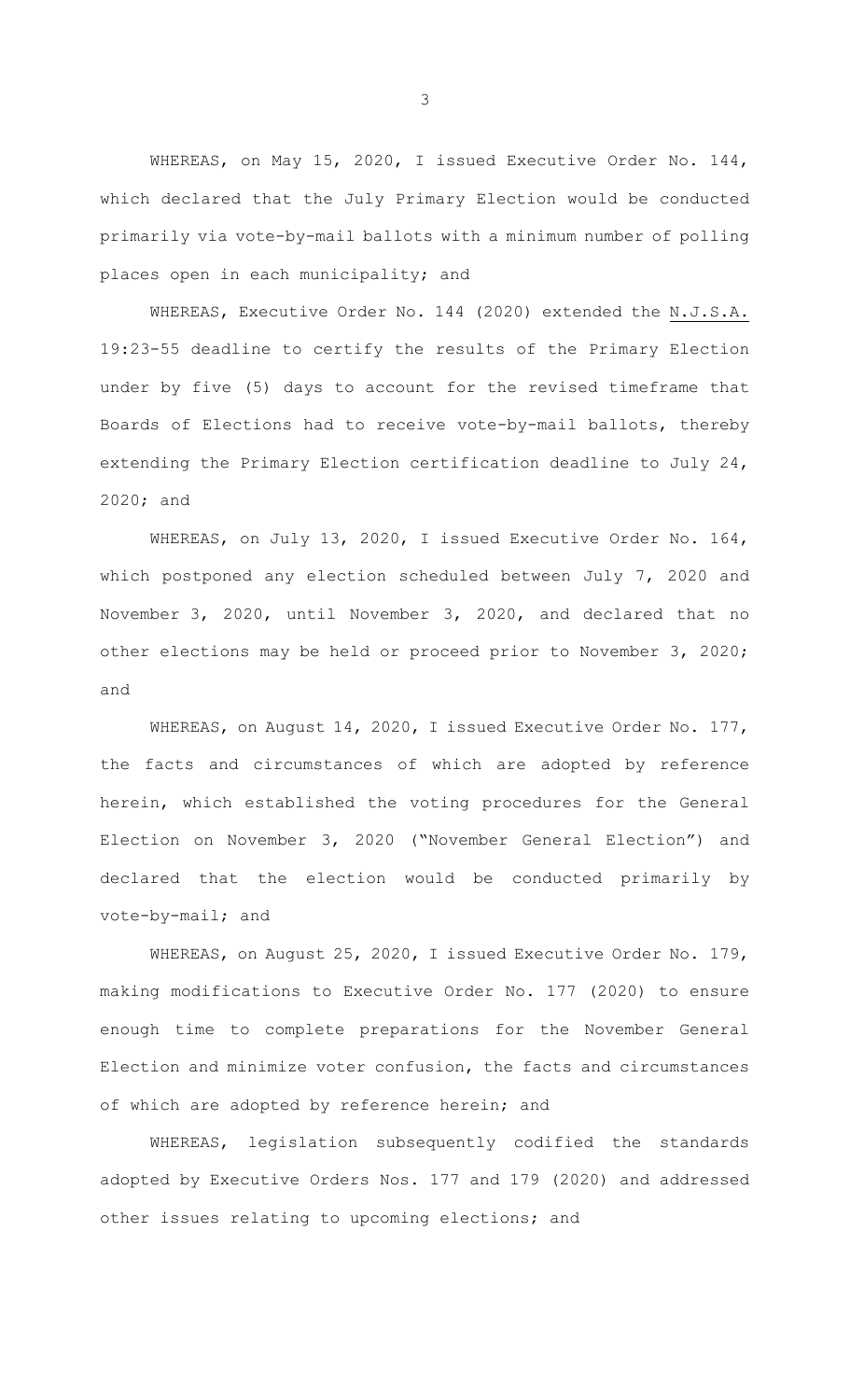WHEREAS, on November 2, 2020, I issued Executive Order No. 193, postponing any run-off elections resulting from municipal elections held on the November General Election and required under N.J.S.A. 40:45-19 until December 15, 2020, in order to give county and municipal election officials enough time to send vote-by-mail ballots to all registered voters; and

WHEREAS, Executive Order No. 193 (2020) requires modification as set forth below to ensure enough time to complete preparations for the runoff elections required under N.J.S.A. 40:45-19; and

WHEREAS, the COVID-19 emergency continues to unfold alongside contemporaneous elections; and

WHEREAS, pursuant to N.J.S.A. 19:60-2(a), the board of education of a type II school district may call a special election of the legal voters of the district on the fourth Tuesday in January, the second Tuesday in March, the last Tuesday in September, or the second Tuesday in December when, in the board's judgement, the interests of the schools so requires; and

WHEREAS, Executive Order No. 105 (2020) postponed the special school elections scheduled for March 21, 2020 until May 12, 2020 and concurrent with other elections scheduled for that date; and

WHEREAS, Executive Order No. 177 (2020) postponed the special school elections scheduled for December 8, 2020 until the authorized January 2021 special school election date; and

WHEREAS, allowing upcoming elections to proceed during this unprecedented COVID-19 health crisis as they were originally planned will create hardships and health risks for voters, poll workers, and candidates alike; and

WHEREAS, the full participation of voters and candidates is critical to a robust democracy; and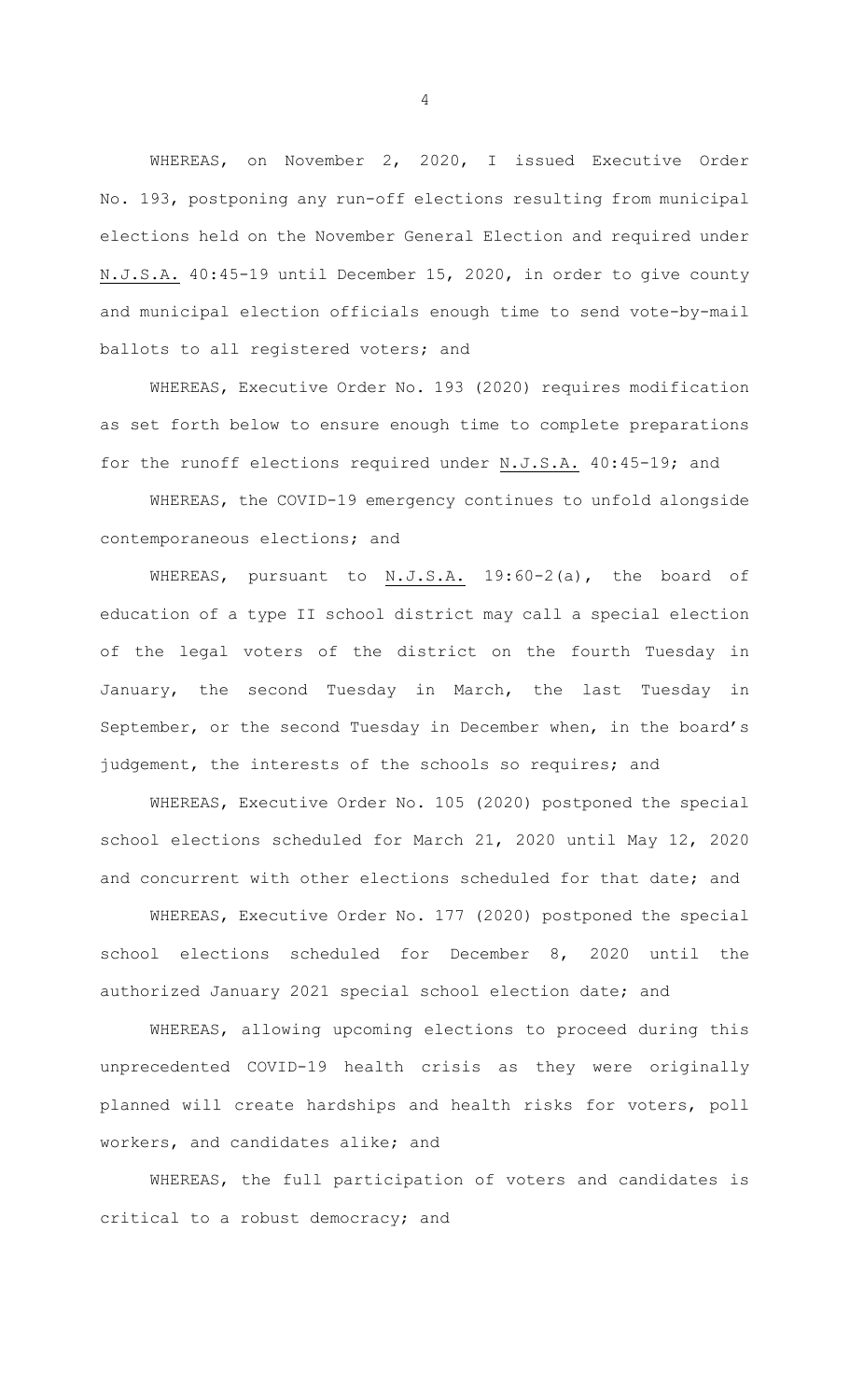WHEREAS, the New Jersey Secretary of State is legally obligated to ensure that all qualified voters within the State are able to fully exercise their constitutionally protected right to vote; and

WHEREAS, the COVID-19 emergency and its impact are likely to extend for an as-yet-undetermined period of time; and

WHEREAS, failing to take proactive actions to mitigate the spread of the virus risks further infecting election officials; and

WHEREAS, states generally have discretion to dictate the time, manner, and place of elections in the absence of controlling federal law; and

WHEREAS, the Constitution and statutes of the State of New Jersey, particularly the provisions of N.J.S.A. 26:13-1 et seq., N.J.S.A. App. A: 9-33 et seq., N.J.S.A. 38A:3-6.1, and N.J.S.A. 38A:2-4 and all amendments and supplements thereto, confer upon the Governor of the State of New Jersey certain emergency powers, which I have invoked;

NOW, THEREFORE, I, PHILIP D. MURPHY, Governor of the State of New Jersey, by virtue of the authority vested in me by the Constitution and by the Statutes of this State, do hereby ORDER and DIRECT:

1. Paragraph 4 of Executive Order No. 193 (2020) is modified such that the notice in lieu of a sample ballot authorized pursuant to this subsection shall be sent return service requested as required by N.J.S.A. 19:14-23.

2. Any special school elections scheduled for January 26, 2021, shall be postponed until the authorized March 2021 special school election date.